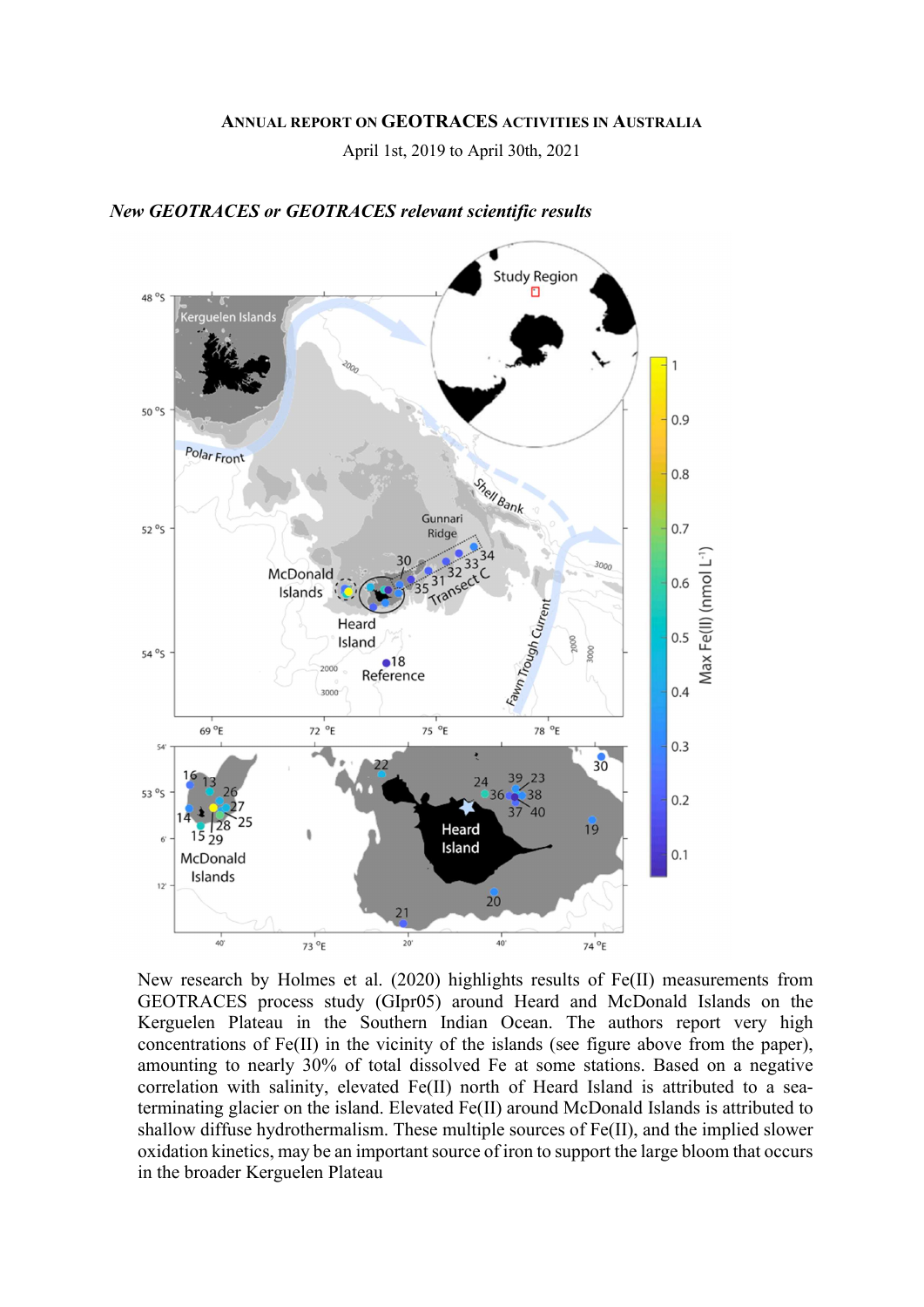# GEOTRACES or GEOTRACES relevant cruises

- GIpr10: SOLACE (Southern Ocean Large Areal Carbon Export) Voyage, IN2020\_V08. Southern Ocean (~140E; 47S to 55S), 04 December 2020 – 15 January 2021
- GIpr08: SOTS (Southern Ocean Time Series) Voyage, IN2021 V02, 14 April  $2021 28$ April 2021

# Outreach activities conducted

The SOLACE voyage (GIpr10) website has blogs and other information: https://aappartnership.org.au/solace/

## Other GEOTRACES activities

- The first 230Th, REE and Nd isotopic composition data from Australia have been submitted to the IDP2021.
- Hydrochemistry data have been submitted for all Australian GEOTRACES voyages.

# New GEOTRACES or GEOTRACES-relevant publications (published or in press)

- Ellwood, M.J., Strzepek, R., Chen, X., Trull, T.W., Boyd, P.W. (2020). Some observations on the biogeochemical cycling of zinc in the Australian sector of the Southern Ocean: a dedication to Keith Hunter. Marine and Freshwater Research 71, 355-373.
- Holmes, T. M., Wuttig, K., Chase, Z., Schallenberg, C., van der Merwe, P., Townsend, A. T., & Bowie, A. R. (2020). Glacial and hydrothermal sources of dissolved iron (II) in Southern Ocean waters surrounding Heard and McDonald Islands. Journal of Geophysical Research: Oceans, 125(10), e2020JC016286. [4 ECRs]
- Ito, A., Perron, M.M.G., Proemse, B.C. et al. Evaluation of aerosol iron solubility over Australian coastal regions based on inverse modeling: implications of bushfires on bioaccessible iron concentrations in the Southern Hemisphere. Prog Earth Planet Sci 7, 42 (2020). https://doi.org/10.1186/s40645-020-00357-9 [4 ECRs]
- Latour, P., Wuttig, K., van Der Merwe, P., Strzepek, R. F., Gault‐Ringold, M., Townsend, A. T., Corkill, M. & Bowie, A. R. (2021). Manganese biogeochemistry in the Southern Ocean, from Tasmania to Antarctica. Limnology and Oceanography. [5 ECRs]
- Menzel Barraqueta, J. L., Samanta, S., Achterberg, E. P., Bowie, A. R., Croot, P., Cloete, R., ... & Roychoudhury, A. N. (2020). A first global oceanic compilation of observational dissolved aluminum data with regional statistical data treatment. Frontiers in Marine Science, 7, 468. [2 ECRs]
- Sieber, M., Conway, T.M., de Souza, G.F., Hassler, C.S., Ellwood, M.J., Vance, D. (2021). Isotopic fingerprinting of biogeochemical processes and iron sources in the iron-limited surface Southern Ocean. Earth and Planetary Science Letters 567, 116967. [1 ECR]
- Yoshida, K., Seger, A., Karsh, K., Corkill, M., Heil, P., McMinn, A., & Suzuki, K. (2021). Low Fe availability for photosynthesis of sea-ice algae: Ex situ incubation of the ice diatom Fragilariopsis cylindrus in low-Fe sea ice using an ice tank. Frontiers in Marine Science, 8, 221 [2 ECRs]